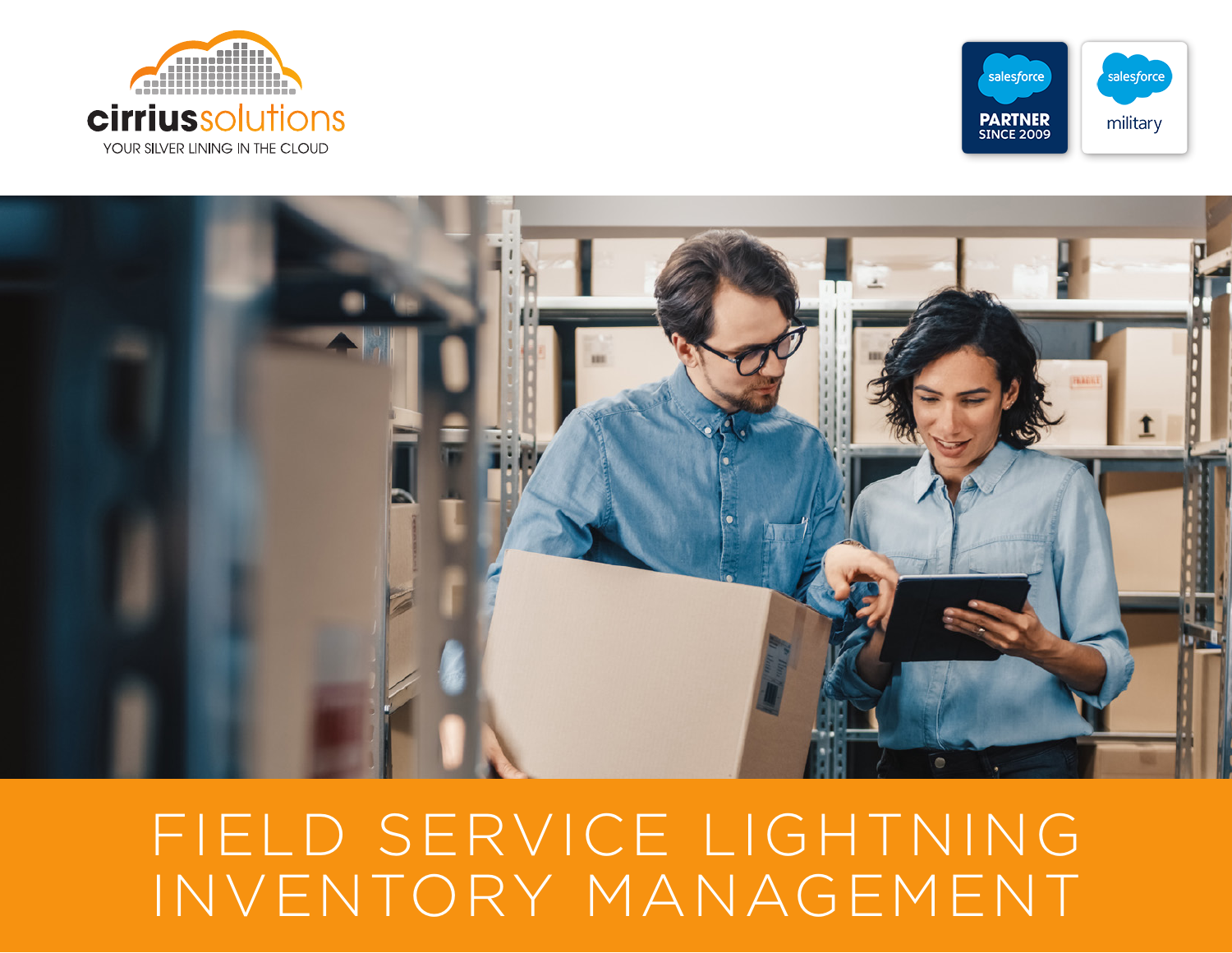



### **Quick Facts**

- Top 1% of Salesforce Consulting Firms
- We have 95% of the certifications available on the platform
- We practice Salesforce best practices from start to finish
- Over 85 5-start reviews!
- Over 500+ Successful implementation across the globe



#### cirriussolutions.com LIGHTNING INVENTORY MANAGEMENT



Virtually every company that manages a modern field service team will need to manage inventory across multiple teams, trucks, distribution centers, and warehouses. The Salesforce Field Service Inventory Management application is built on the premise that the physical location(s) of a product's lifecycle should be tracked in a single platform and managed with ease.

Inventory control is the process of ensuring the right amount of supply is available within the organization and ultimately to your field service agents. With the appropriate internal production controls, a good process ensures the company can meet customer demand in the field at all times. Successful field service inventory control requires data from purchases, reorders, shipping, warehousing, storage, receiving, loss prevention, and returns. Salesforce Field Service inventory management enables the maximum amount of profit from the minimum amount of inventory without affecting customer satisfaction.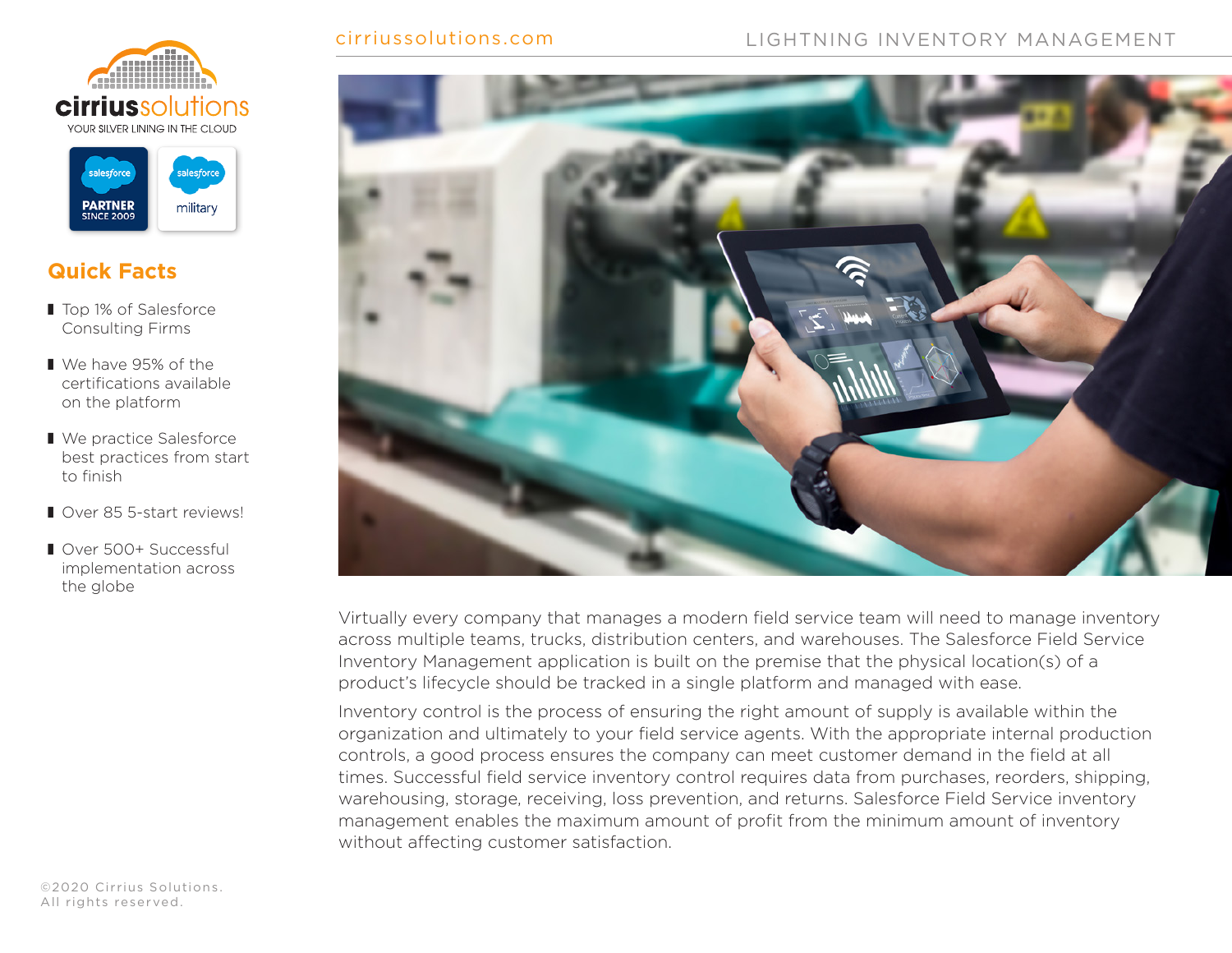



#### **Why Use A Certified Partner?**

- Accountability for quality & delivery
- Development done right the first time
- Rapid time to value
- Deliver scalable solutions to meet growth needs
- Help you drive user adoption

## **HOW FIELD SERVICE INVENTORY MANAGEMENT CAN IMPROVE YOUR BUSINESS**

Implementing proper field service inventory control procedures can help ensure a business is running at optimal financial levels and that products meet your customers' needs and expectations.

One of the most utilized features of the Salesforce Field Service Lightning (FSL) application is the inventory management feature. The application allows you to track and manage inventory at every stage of the lifecycle. This will ensure that your mobile workforce has the right parts in stock to do their job. Whether parts are transferred from the warehouse to the customer or between technicians, your field service center has it covered.

Benefits that the Salesforce Field Service Management Application can help solve:

- Track Inventory Locations warehouses, customer sites, stockroom, or work vehicles where inventory is stored
- Track Product Details serial numbers, model category, model numbers, asset state (in stock available), etc.
- Associated Responsibilities the person that requested the asset or is using it, as well as employees responsible for its maintenance
- Financial Data asset cost, invoice number, vendor, cost center, a general ledger account, etc.
- Inventory Depreciation depreciation method, residual value, the asset cost at the end of its useful life (salvage value), etc.
- Product Disposal retirement date (planned vs actual), reason, resale price, etc.
- Product Transfers track the transfer of product items between inventory locations
- Product Requests orders for products and notifications when stock is running low
- Return Orders return orders to facilitate the return and repair of items sold to customers
- Contractual Data contract the asset is tied to and the warranty expiration date
- Associated Entitlements asset's hardware, software, user entitlements
- Related Activities asset state changes and comments added
- Track Shipments track product items while they're in transit between locations with products on board, the shipping carrier, and expected delivery date
- Integration build integrations with your data warehouse and ERP systems using Mulesoft